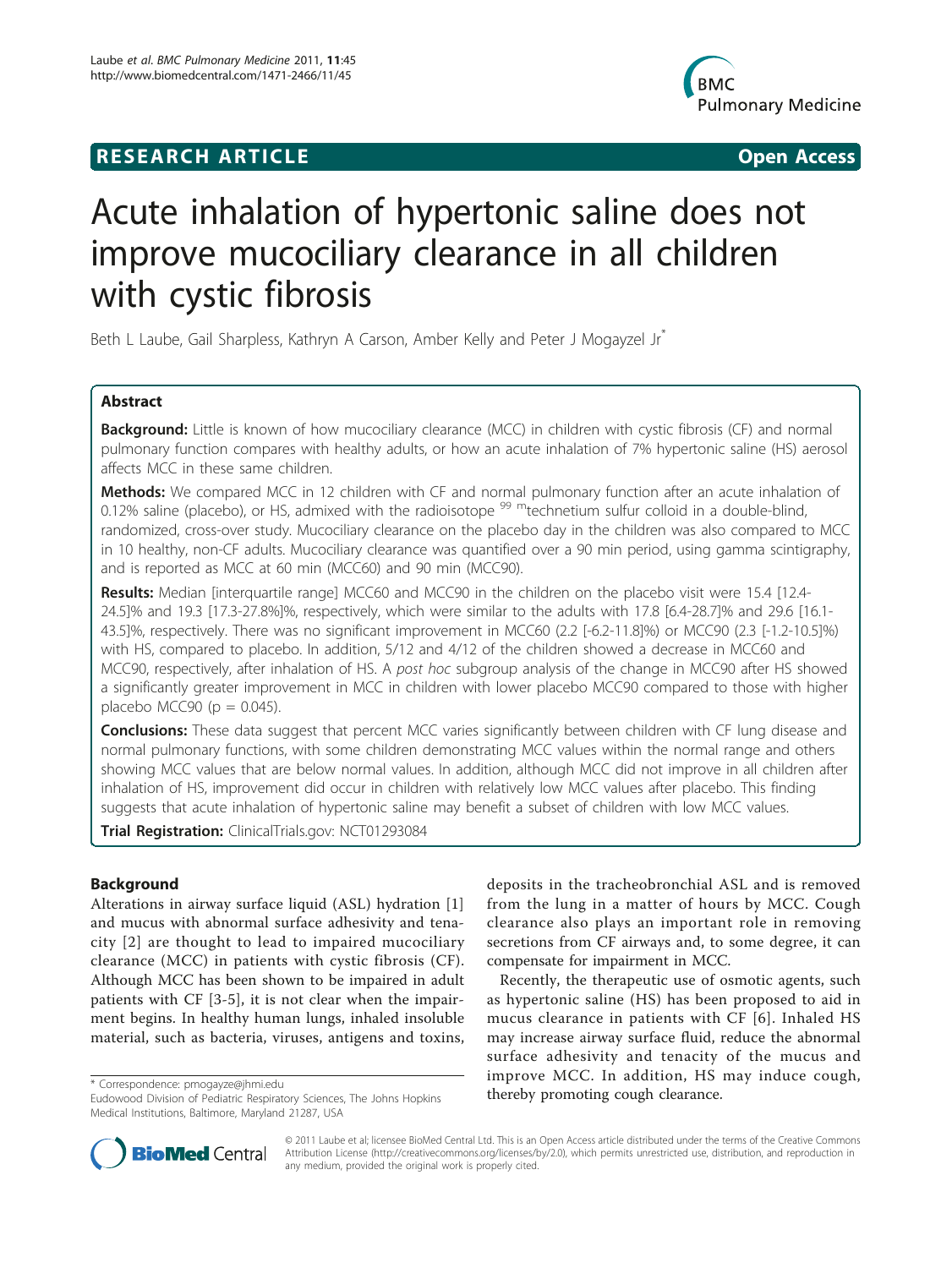Several studies have shown that an acute inhalation of HS improves MCC in adult patients with CF [[3-5](#page-5-0)]. The use of HS has also been shown to improve lung function and decrease exacerbations in children and adults with CF [[7,8\]](#page-5-0). For this reason, the clinical use of HS has increased dramatically in the past few years [[9\]](#page-5-0). Despite this rapid uptake into clinical practice, there is little information to guide the use of HS in children with CF who have normal pulmonary function. In this study, we hypothesized that children with CF and normal pulmonary function will have MCC values similar to healthy non-CF individuals and will show significant improvement in MCC following an acute inhalation of HS, compared to placebo.

# Methods

### Study Design and Subject Populations

This was a double-blind, randomized, placebo-controlled study, consisting of a screening visit and two study visits. The protocol was approved by the Johns Hopkins University Institutional Review Board (IRB). Written informed consent was obtained from parents and either written, or verbal assent, was obtained from the participants depending on their age.

Inclusionary criteria were: males and non-pregnant females, age 7-14 years, diagnosis of CF by sweat chlor $ide > 60$  meq/L, or presence of two disease-causing CFTR mutations, and  $FEV_1 \ge 90\%$  of predicted values.

A group of healthy non-CF adults, who had undergone MCC measurements previously at Johns Hopkins, as part of a multicenter MCC standardization protocol, served as a comparison control group. Clearly, healthy children without CF would have been the preferred control group for these studies. However, our IRB does not allow healthy children to be exposed to ionizing radiation for research purposes.

#### Concomitant Medications

Children who were taking inhaled tobramycin were studied during the off-month of treatment. Children were asked to stop bronchodilators, rhDNase (dornase-alpha), and airway clearance therapy for 12 hours before and during each study visit.

#### Sputum Induction

On the screening visit, children underwent a standardized sputum induction procedure, utilized by the CF Therapeutic Development Network [[10\]](#page-5-0). Children inhaled 3% saline for 12 min using a DeVilbiss Ultra-Neb 99 nebulizer (Sunrise Medical, Somerset, PA). Bacterial and fungal cultures were carried out with any sputum obtained. If sputum was not expectorated, an oropharyngeal culture was obtained. None of the children spontaneously produced sputum at baseline.

#### Placebo and Hypertonic Saline Administrations

At least one week following the screening visit, children inhaled 5 ml of 0.12% saline (placebo) on one study visit. During a second study visit, they inhaled 5 ml of 7% HS. The order of these two visits was randomized and they occurred at least one week apart. Placebo and HS aerosols were delivered by an LC Star® nebulizer and ProNeb Ultra® compressor (PARI Respiratory Equipment, Richmond, VA). Prior to the administration of HS or placebo, children inhaled 2 puffs of albuterol (Ventolin® CFC, GlaxoSmithKline, London, England) delivered using an Aerochamber® spacer (Trudell Medical International, London, Ontario). Albuterol was administered to minimize the development of bronchospasm and coughing that has been reported following the administration of HS to patients with CF [\[11\]](#page-5-0).

We made no attempt to blind the taste of the trial solutions. This was based on advice from our Research Pharmacy, whose staff felt that the addition of any masking agents to the solutions to be aerosolized could have unknown effects on MCC.

#### Mucociliary Clearance Measurements

Following inhalation of HS or placebo, patients inhaled the radioisotope<sup>99</sup> mtechnetium sulfur-colloid (radioaerosol) and underwent sequential imaging with a gamma camera (ZLC, Siemens, Gammasonics, Des Plains, IL). Radioaerosol was delivered by an LC Plus<sup>®</sup> nebulizer (PARI) and DeVilbiss Pulmo Aide® compressor (Sunrise Medical). Children inhaled 20-25 times from the nebulizer starting near functional residual capacity at a flow rate of 0.5 L/sec. During inhalation, the nebulizer was pulsed for a fixed time of 0.7 sec. After inhalation to total lung capacity, children exhaled immediately. There was no breath hold.

Lung images were acquired every 2 min for the first 20 min and every 10 min for up to 90 min. Between the 60 and 90 min measurements, children coughed 30 times in two 15 cough sequences. Clearance values reported at 60 min represented removal of radioisotope and mucus from the airways due to MCC, while values at 90 min represented a combination of MCC and cough clearance. We ensured that all study patients coughed with similar effort by monitoring their peak expiratory flow during each cough with a PiKo-1 electronic peak flow meter (Ferraris Medical, Inc., Louisville, CO).

Lung images were analyzed in terms of the amount of radioactivity initially deposited in the right lung at time 0 (i.e. first lung image) and the amount of radioisotope that was retained at each time point thereafter, using a Sopha computer (SMV, Twinsburg, OH). Counts in the right lung were corrected for time decay and background activity and expressed as a percentage of the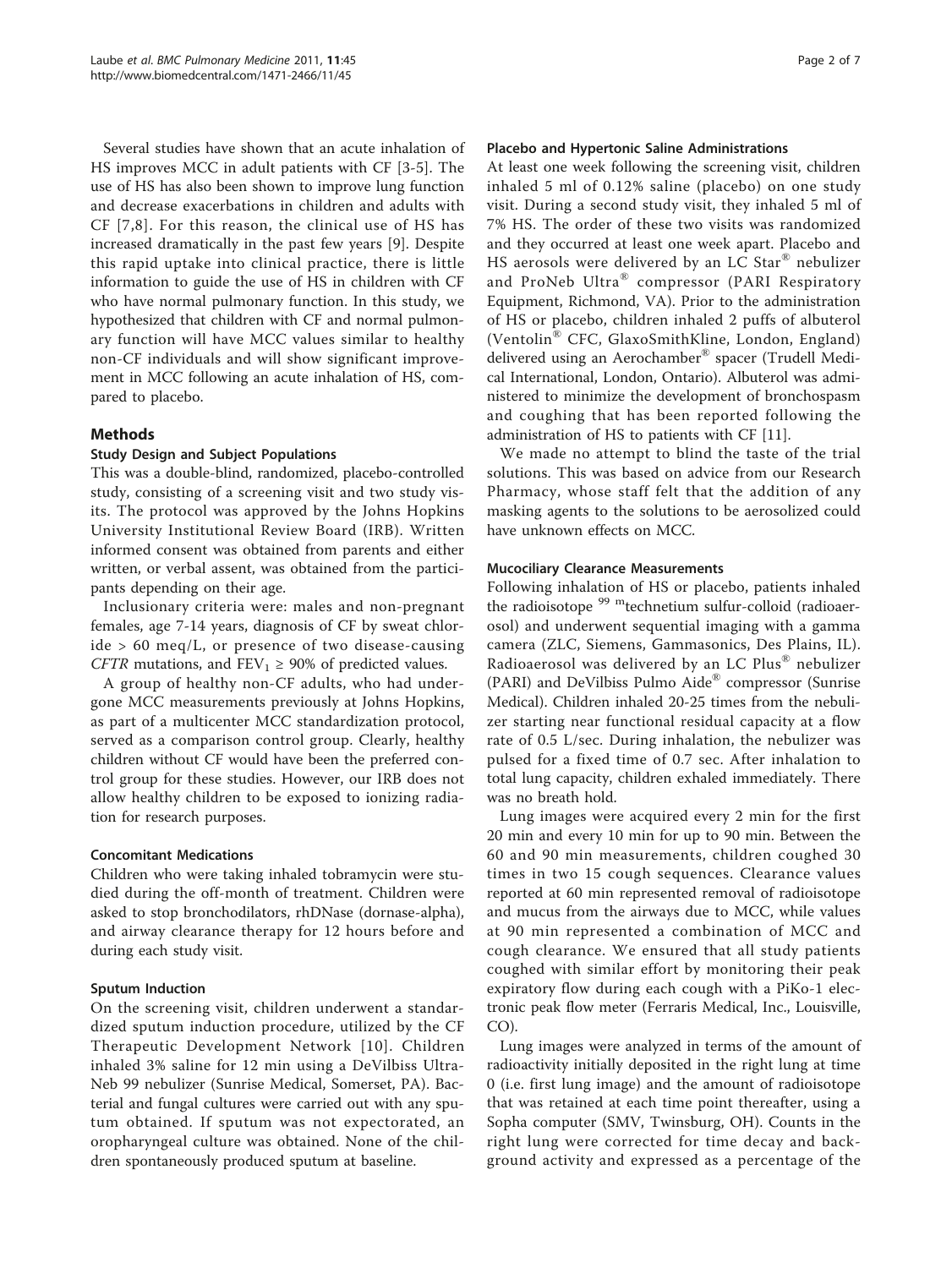radioactivity detected at time 0. Percent clearance was calculated as the difference between percent radioactivity in the lung at time 0 and radioactivity remaining at any given time point thereafter.

The central to peripheral (C:P) ratio was determined from the time 0 image using methods that have been described previously [[12](#page-5-0)]. Larger C:P ratios indicated greater deposition of the radioaerosol in the larger, central airways.

#### Sample Size Estimate

Sample size was estimated using Stata Version 9 (Stata-Corp, College Station, TX) and was based on MCC data from prior studies in adolescent and young adult patients with CF who were treated with HS [[5](#page-5-0)] and adult healthy subjects who were treated with placebo [[13\]](#page-5-0). In the former study [[5](#page-5-0)], the mean difference in MCC at 1 hour was 4.7% (post HS - baseline values). In the latter study [\[13\]](#page-5-0), mean MCC  $\pm$  standard deviation (SD) at 76 minutes was  $12.3 \pm 8.3$  [\[13\]](#page-5-0). Since our proposed analysis was a paired comparison of differences within the same child, we assumed a range of values for the SD of the difference in clearance between placebo and HS that was less than the variability of independent measurements observed in these two studies. We determined that a sample size of 12 children would provide 80% power to detect a 5% or larger mean difference in MCC between inhalation of placebo versus HS aerosol, assuming the SD of the paired differences was 6% and assuming a = 0.05 (2-sided). A 5% mean difference between treatments is similar to what was reported by Donaldson et al. [\[5\]](#page-5-0).

### Statistical Analysis

Because of the small subject population, non-parametric analyses were used throughout. Data are presented as box plots showing the median and interquartile range (IQR). The "whiskers" represent the  $10^{th}$  and  $90^{th}$  percentiles. Clearance values are expressed as percent MCC at 60 min (MCC60) and at 90 min (MCC90) after inhalation of the radioaerosol. MCC and C:P ratios for the children on the placebo visit and for the adults were compared using a Wilcoxon rank sum test. The change in MCC60 and MCC90 with HS from placebo in the children was compared using a Wilcoxon signed rank test. In summarizing the results, it was noticed that some children had lower percent MCC values on the placebo visit than others. A post hoc subgroup analysis on the change in MCC60 and MCC90 with HS from placebo was conducted using a median split of MCC60 and MCC90 on placebo to compare children with lower MCC to higher MCC using a Wilcoxon rank sum test. C:P ratios in these subgroups were also compared using a Wilcoxon rank sum test. Non-parametric tests were

### Results

#### Participant Characteristics

Twelve children completed the screening visit and the two study visits. Their characteristics are shown in Table 1. Three additional children were enrolled, but failed the screening visit. Two other children dropped out after the first study visit. All screening failures and dropouts were replaced. Airway cultures from 10 (83.3%) children grew at least one organism and cultures from 5 children (41.7%) grew 2 organisms.

The control group consisted of 10 non-CF adults (6 male, 4 female) without respiratory disease. Their ages ranged between 18-37 years. Median (IQR) age was 24 (22-27) years. Median  $FEV_1$  was 103% (88-110) predicted. Median FVC was 93% (89-95) predicted.

### Table 1 Characteristics of Children that Completed the Study

| Characteristic                   | No. (%) or Median (IQR) |
|----------------------------------|-------------------------|
| No. of patients                  | 12 (100)                |
| Age (years)                      | $10.5(8.9 - 12.4)$      |
| FVC (% predicted)                | 107 (101.5 - 116.0)     |
| FEV <sub>1</sub> (% predicted)   | 108 (102.5 - 117.5)     |
| Height (percentile)              | $36.5$ (16.0 - 70.5)    |
| Weight (percentile)              | 39.5 (27.5 - 71.5)      |
| BMI (percentile)                 | 48.5 (35.0 - 69.5)      |
| Genotype:                        |                         |
| F508del homozygous               | 9(75%)                  |
| F508del heterozygous             | 2(17%)                  |
| Other                            | 1(8%)                   |
| Routine Medications:             |                         |
| Albuterol                        | 3(25%)                  |
| rhDNase (dornase alpha)          | 11 (92%)                |
| Salmeterol/fluticasone           | 7 (58%)                 |
| Azithromycin                     | 5 (42%)                 |
| Inhaled tobramycin               | 2(17%)                  |
| Organisms cultured at screening: |                         |
| Staphylococcus aureus            | 5 (42%)                 |
| Aspergillus fumigates            | 3(25%)                  |
| Normal/Mixed Respiratory Flora   | 2(17%)                  |
| Pseudomonas aeruginosa           | 2(17%)                  |
| Haemophilus influenza            | 2(17%)                  |
| <b>MRSA</b>                      | 1(8%)                   |
| Stenotrophomonas multiphilia     | 1(8%)                   |
| Paecilomyces variotll            | 1(8%)                   |

Abbreviation: IQR, interquartile range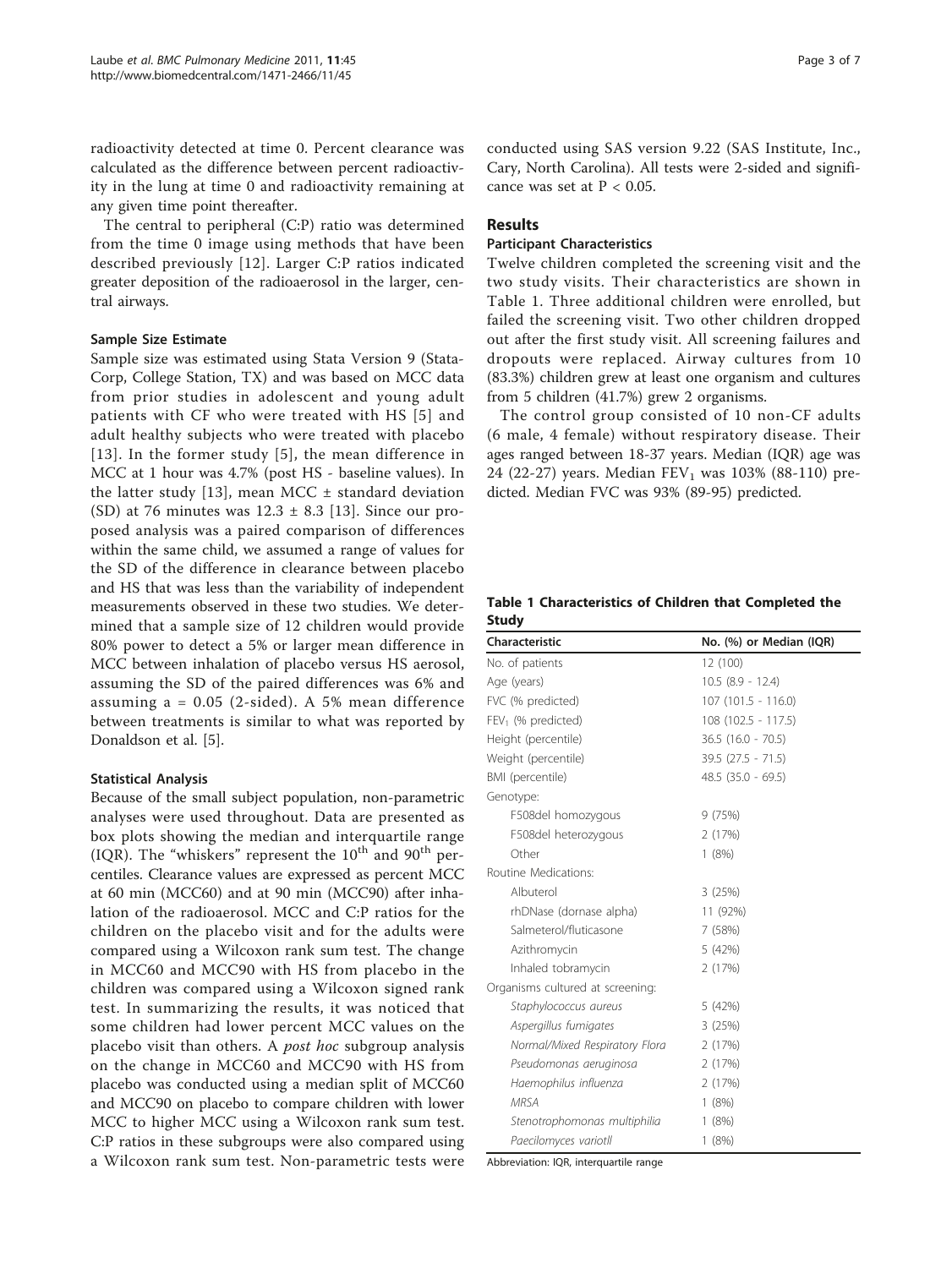#### <span id="page-3-0"></span>Deposition Pattern on Placebo Visit

Median C:P ratio on the placebo visit for all the children was 1.67 (1.29-2.11), which was similar to the healthy adults with a median of 1.71 (1.28-2.06).

#### Mucociliary Clearance on Placebo Visit

Median MCC in the children with CF on the placebo visit was 15.4% (12.4-24.5%) at 60 min and 19.3% (17.3- 27.8%) at 90 min. These values were not significantly different from those obtained from the 10 healthy, non-CF adults, whose median MCC was 17.8% (6.4-28.7%) and 29.6% (16.1-43.5%) at 60 and 90 min, respectively. Nevertheless, 10/12 children showed MCC90 values less than the median observed in the adults.

#### Effect of Hypertonic Saline on Mucociliary Clearance

Figure 1 shows MCC60 after placebo and HS inhalation for each child. Five of twelve children showed a decrease in MCC60 after inhalation of HS. Four of twelve children demonstrated a decrease in MCC90 after inhalation of HS (data not shown). Figure 2 shows the distribution of MCC60 for all children post placebo and HS. The median change on HS compared to placebo was  $2.2\%$  (-6.2-11.8%; p = 0.62). Figure [3](#page-4-0) shows the distribution of MCC90 for all children post placebo and HS. The median change was 2.3% (-1.2- 10.5;  $p = 0.32$ ).

### Post Hoc Analysis: Change in Mucociliary Clearance with HS Compared to Placebo in Children with Low Versus Higher MCC

The distribution of MCC60 and MCC90 for the subgroups after placebo and HS are presented in Figures 2 and [3,](#page-4-0) respectively. The median change in MCC60 for





the lower MCC60 group was 6.8 (1.8-13.3) and in the higher group was -6.2 (-7.6-2.6). The difference in the groups did not reach statistical significance ( $p = 0.09$ ). The median change in MCC90 for the lower MCC90 group was 10.0 (4.6-13.3) and in the higher group was -1.2 (-3.9-0.0). The difference in the groups was statistically significant ( $p = 0.045$ ).

# Post Hoc Analysis: Aerosol Deposition Pattern in Children with Low Versus Higher MCC on Placebo

The initial aerosol deposition pattern for children with lower MCC60 on the placebo visit was similar to that of children with higher MCC60 on the placebo visit. Median C:P ratio was 1.71 (1.21-2.27) and 1.67 (1.36-1.94) for children with lower and higher MCC60 on the placebo visit, respectively ( $p = 0.94$ ).

# **Discussion**

We undertook the current study to quantify MCC in children with CF who have normal pulmonary function and to determine if HS improves MCC. We found that median percent MCC60 (15.4%) and MCC90 (19.3%) on the placebo visit in all children with CF and normal lung function was similar to that of the healthy, non-CF adults. Nevertheless, 10/12 children showed MCC90 values less than the median of 29.6% observed in the adults. These data suggest that percent MCC varies significantly between children with CF lung disease and normal pulmonary functions, with some children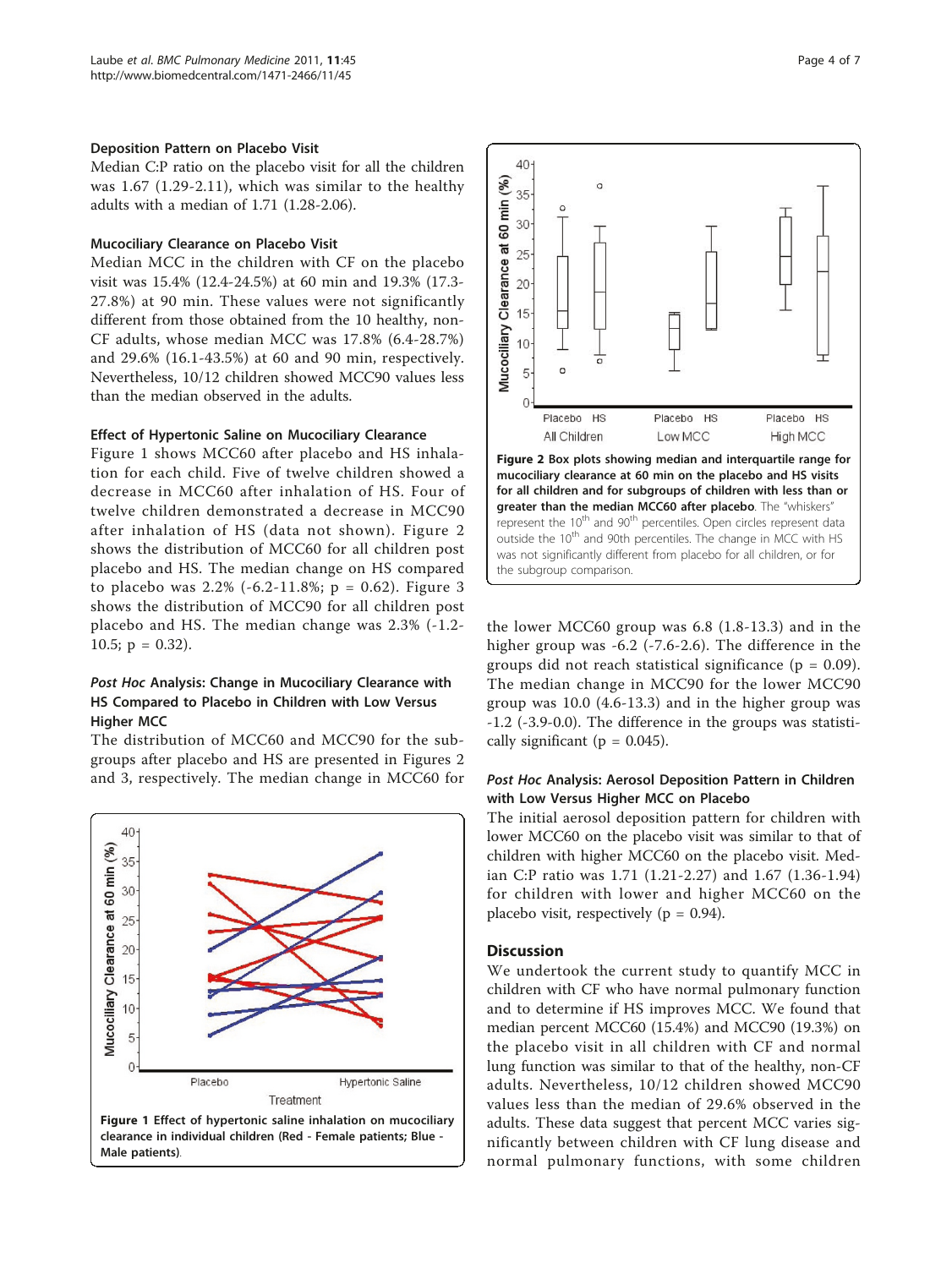<span id="page-4-0"></span>demonstrating MCC values within the normal range and others showing MCC values that are below normal values.

These findings are consistent with previous results reported by Mortensen et al. in separate studies of children with CF and healthy adults [[14](#page-5-0),[15](#page-5-0)]. Mean whole lung clearance at 60 min was  $21.1 \pm 13.3\%$  in 10 children with CF  $(11 \pm 2 \text{ yrs})$  who were treated with a metered dose inhaler containing the placebo for terbutaline (i.e. no drug) [[14\]](#page-5-0). Median peripheral lung zone clearance at 120 min was 18% (range 12-28%) in 10 healthy subjects who were treated with the same placebo (median age = 30.5 yrs; range = 22-63 yrs) [[15](#page-5-0)]. Nasal MCC also appears to be similar in children with CF and children with no respiratory disease. McShane et al. [[16](#page-5-0)] demonstrated that median nasal MCC was 11 min (range 8-15) in 18 children with CF (median age  $= 11$ yrs; range =  $9-15$  yrs), compared to 11 min (range  $9-16$ ) in 21 children (median age =  $12$  yrs; range =  $9.5-16$ ) with no respiratory disease.

Compared to placebo, an acute inhalation of hypertonic saline did not significantly improve MCC in children in this study. This finding is in contrast to previous studies in which adults with CF demonstrated an improvement in MCC after an acute inhalation of HS [[3-5](#page-5-0)]. However, patients in those studies had significantly worse lung function than the majority of children in this study and such patients may respond differently to HS.

The notion that some patients with CF may respond differently to HS than others is also suggested by the significant improvement in MCC90 after HS in children with lower MCC90 on the placebo visit in this study, compared to children with higher MCC90 values after placebo (Figure 3). It is also interesting that all 5 males in the study showed improvement in MCC60 after HS (Figure [1:](#page-3-0) blue data lines) and in MCC90 (data not shown). In addition, all 5 males had MCC90 values less than the median split value of 19.3% on the placebo visit. In contrast, only 2 of 7 female children showed improvement in MCC60 (Figure [1](#page-3-0)) and MCC90 (data not shown) after HS, while 6 of 7 female children had MCC90 values greater than the median split on the placebo visit. Additional studies are needed to explore the effect of HS on patients with low MCC after placebo and the observed gender differences in MCC and possible effects of HS.

Another possible explanation for the observed differences in MCC90 after HS, compared to placebo, for children with lower versus higher MCC90 could involve where the radiolabeled aerosol initially deposited in the lungs. Aerosol that initially deposits in the larger, central airways will be cleared faster than aerosol that is deposited more peripherally because the transit path for

removal from the lungs is shorter. However, the initial C:P ratio, an indicator of deposition pattern within the lung, was similar for children with low and higher MCC values. Therefore, differences in the site of deposition cannot account for the observed differences in MCC.

One explanation for the lack of improvement in MCC in more children in our study may be that a single dose of HS is inadequate to show an MCC benefit. In the study of Donaldson et al. [\[5](#page-5-0)], MCC improved in patients who were treated 4 times a day with HS for 2 weeks. Similarly, Elkins et al. [[7\]](#page-5-0) reported that  $FEV<sub>1</sub>$  rose over four weeks of therapy with HS, implying a cumulative benefit of therapy. Similar results have been seen in early trials of Denufosol, a therapy designed to increase airway surface liquid hydration [\[17\]](#page-6-0).

Also other measurements may be better at detecting the effects of HS in children with CF who have normal pulmonary function. This hypothesis is suggested by the results of a recent study by Amin and colleagues [[18](#page-6-0)], who used lung clearance index (LCI), a measure of ventilation non-homogeneity. They studied 19 CF patients with a mean age of 10.5  $\pm$  3.1 years and a mean FEV<sub>1</sub> of  $96 \pm 12\%$  predicted and found a significant improvement in LCI after 4 weeks of HS compared to treatment with isotonic saline. Again, this significant improvement could have been the result of a longer treatment time, compared to our acute treatment study. It could also be that LCI is a more sensitive indicator of the treatment

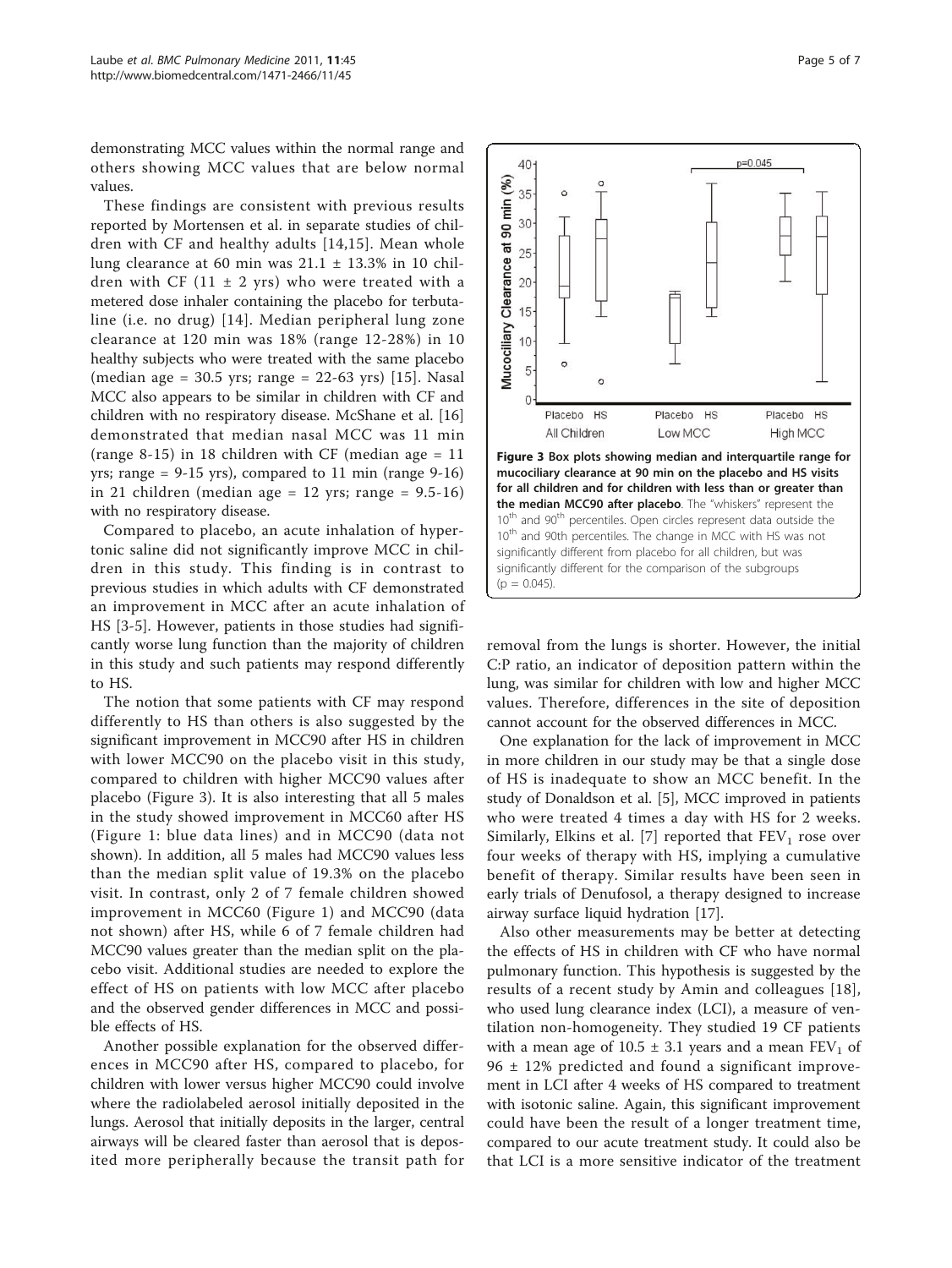<span id="page-5-0"></span>effect of HS in children with mild CF lung disease than MCC.

There are a few limitations to our study. First, our sample size calculation, based on a paired t-test with a known standard deviation of 6, resulted in a sample size of 12 subjects to have 80% power using a two-sided test with Type I error set at 0.05. However, the observed standard deviation was 12 and for this reason the study was likely underpowered. Secondly, it is possible that some of the patients may have become unblinded, since the taste of HS was salty compared to the placebo. However, the MCC measurements should not have been affected by this differentiation, since MCC measurements are involuntary and do not depend on the patient's effort. Also, the person who performed the data analysis was blinded to the administered solutions. Another limitation is that 10/12 children grew at least one organism after culturing their lung sputum and those organisms may have affected MCC. However, studies of MCC in children infected with specific organisms have not been performed, so the possible affect of these organisms on MCC in children in this study cannot be evaluated. Another limitation was that our control group was an adult population, rather than healthy children. However, their MCC was similar to our CF sample and was consistent with other studies. Finally, we only administered one dose of HS, which may not have been sufficient to elicit significant improvement in MCC in some patients.

#### Conclusions

These data suggest that percent MCC varies significantly between children with CF lung disease and normal pulmonary functions, with some children demonstrating MCC values within the normal range and others showing MCC values that are below normal values. In addition, although MCC did not improve in all children after inhalation of HS, improvement did occur in children with relatively low MCC values after placebo. This finding suggests that acute inhalation of hypertonic saline may benefit a subset of children with low MCC values.

#### List of Abbreviations

ASL: Airway surface liquid; CF: Cystic fibrosis; FEV<sub>1</sub>. Forced expiratory volume in one second; FVC: Forced vital capacity; HS: Hypertonic saline; MCC: Mucociliary clearance; MCC60: MCC at 60 min; MCC90: MCC at 90 min; CP: Central to peripheral ratio; LCI: Lung clearance index.

#### Acknowledgements

The authors wish to thank Marie Diener-West, Ph.D. for performing the sample size calculation. This study was supported by the Cystic Fibrosis Foundation and Grant Number UL1 RR 025005 from the National Center for Research Resources (NCRR), a component of the National Institutes of Health (NIH) and NIH Roadmap for Medical Research, and its contents are solely the Page 6 of 7

responsibility of the authors and do not necessarily represent the official view of NCRR or NIH.

#### Authors' contributions

BL and PM conceived of the study, planned its design and coordination and drafted the manuscript. GS performed the mucociliary clearance studies, including image acquisition and processing and data analysis. KC performed the statistical analysis and helped to draft the manuscript. AK performed the induced sputum testing. All authors read and approved the final manuscript.

#### Competing interests

The authors declare that they have no competing interests.

Received: 29 December 2010 Accepted: 6 September 2011 Published: 6 September 2011

#### References

- 1. Boucher RC: [Evidence for airway surface dehydration as the initiating](http://www.ncbi.nlm.nih.gov/pubmed/17222164?dopt=Abstract) [event in CF airway disease.](http://www.ncbi.nlm.nih.gov/pubmed/17222164?dopt=Abstract) J Internal Med 2007, 261:5-16.
- 2. Rubin BK: [Mucus, phlegm, and sputum in cystic fibrosis.](http://www.ncbi.nlm.nih.gov/pubmed/19467160?dopt=Abstract) Respir Care 2009, 54:726-732; discussion 732.
- 3. Robinson M, Regnis JA, Bailey DL, King M, Bautovich GJ, Bye PT: [Effect of](http://www.ncbi.nlm.nih.gov/pubmed/8630593?dopt=Abstract) [hypertonic saline, amiloride, and cough on mucociliary clearance in](http://www.ncbi.nlm.nih.gov/pubmed/8630593?dopt=Abstract) [patients with cystic fibrosis.](http://www.ncbi.nlm.nih.gov/pubmed/8630593?dopt=Abstract) Am J Respir Crit Care Med 1996, 153:1503-1509.
- 4. Robinson M, Hemming AL, Regnis JA, Wong AG, Bailey DL, Bautovich GJ, King M, Bye PT: [Effect of increasing doses of hypertonic saline on](http://www.ncbi.nlm.nih.gov/pubmed/9404379?dopt=Abstract) [mucociliary clearance in patients with cystic fibrosis.](http://www.ncbi.nlm.nih.gov/pubmed/9404379?dopt=Abstract) Thorax 1997, 52:900-903.
- 5. Donaldson SH, Bennett WD, Zeman KL, Knowles MR, Tarran R, Boucher RC: [Mucus clearance and lung function in cystic fibrosis with hypertonic](http://www.ncbi.nlm.nih.gov/pubmed/16421365?dopt=Abstract) [saline.](http://www.ncbi.nlm.nih.gov/pubmed/16421365?dopt=Abstract) N Engl J Med 2006, 354:241-250.
- 6. Flume PA, O'Sullivan BP, Robinson KA, Goss CH, Mogayzel PJ Jr, Willey-Courand DB, Bujan J, Finder J, Lester M, Quittell L, Rosenblatt R, Vender RL, Hazle L, Sabadosa K, Marshall B: [Cystic fibrosis pulmonary guidelines:](http://www.ncbi.nlm.nih.gov/pubmed/17761616?dopt=Abstract) [Chronic medications for maintenance of lung health.](http://www.ncbi.nlm.nih.gov/pubmed/17761616?dopt=Abstract) Am J Respir Crit Care Med 2007, 176:957-969.
- 7. Elkins MR, Robinson M, Rose BR, Harbour C, Moriarty CP, Marks GB, Belousova EG, Xuan W, Bye PT: [A controlled trial of long-term inhaled](http://www.ncbi.nlm.nih.gov/pubmed/16421364?dopt=Abstract) [hypertonic saline in patients with cystic fibrosis.](http://www.ncbi.nlm.nih.gov/pubmed/16421364?dopt=Abstract) N Engl J Med 2006, 354:229-240.
- 8. Eng PA, Morton J, Douglass JA, Riedler J, Wilson J, Robertson CF: Shortterm efficacy of ultrasonically nebulized hypertonic saline in cystic fibrosis. Ped Pulmonol 1996, 21:77-83.
- 9. Cystic Fibrosis Foundation Patient Registr: annual data report. Bethesda, Maryland; 2008.
- 10. Mayer-Hamblett N, Aitken ML, Accurso FJ, Kronmal RA, Konstan MW, Burns JL, Sagel SD, Ramsey BW: [Association between pulmonary function](http://www.ncbi.nlm.nih.gov/pubmed/17234902?dopt=Abstract) [and sputum biomarkers in cystic fibrosis.](http://www.ncbi.nlm.nih.gov/pubmed/17234902?dopt=Abstract) Am J Respir Crit Care Med 2007, 175:822-828.
- 11. Suri R, Marshall LJ, Wallis C, Metcalfe C, Shute JK, Bush A: Safety and use of sputum induction in children with cystic fibrosis. Ped Pulmonol 2003, 35:309-313.
- 12. Laube BL, Norman PS, Wagner HN Jr, Adams GK III: [The effect of](http://www.ncbi.nlm.nih.gov/pubmed/1740581?dopt=Abstract) [aerosol distribution on airway responsiveness to inhaled](http://www.ncbi.nlm.nih.gov/pubmed/1740581?dopt=Abstract) [methacholine in patients with asthma.](http://www.ncbi.nlm.nih.gov/pubmed/1740581?dopt=Abstract) J Allergy Clin Immunol 1992, 89:510-518.
- 13. Cleary JC, Karmazyn YJ, Mogayzel PJ Jr, Laube BL: [Chronic inhalation of](http://www.ncbi.nlm.nih.gov/pubmed/21881146?dopt=Abstract) [nebulized levalbuterol does not increase mucociliary clearance in](http://www.ncbi.nlm.nih.gov/pubmed/21881146?dopt=Abstract) [healthy subjects.](http://www.ncbi.nlm.nih.gov/pubmed/21881146?dopt=Abstract) Pulmonary Pharmacology & Therapeutics 2008, 21:105-11.
- 14. Mortensen J, Hansen A, Falk M, Nielsen IK, Groth S: [Reduced effect of](http://www.ncbi.nlm.nih.gov/pubmed/8095449?dopt=Abstract) [inhaled beta 2-adrenergic agonists on lung mucociliary clearance in](http://www.ncbi.nlm.nih.gov/pubmed/8095449?dopt=Abstract) [patients with cystic fibrosis.](http://www.ncbi.nlm.nih.gov/pubmed/8095449?dopt=Abstract) Chest 1993, 103:805-811.
- 15. Mortensen J, Groth S, Lange P, Hermansen F: Effect of terbutaline on mucociliary clearance in asthmatic and healthy subjects after inhalation from a pressurized inhaler and a dry powder inhaler. Thorax. 1991, 46:817-823.
- 16. McShane D, Davies JC, Wodehouse T, Bush A, Geddes D, Alton EWFW: Normal nasal mucociliary clearance in CF children: evidence against a CFTR-related defect. Eur Respir J 2004, , 24: 95-100.